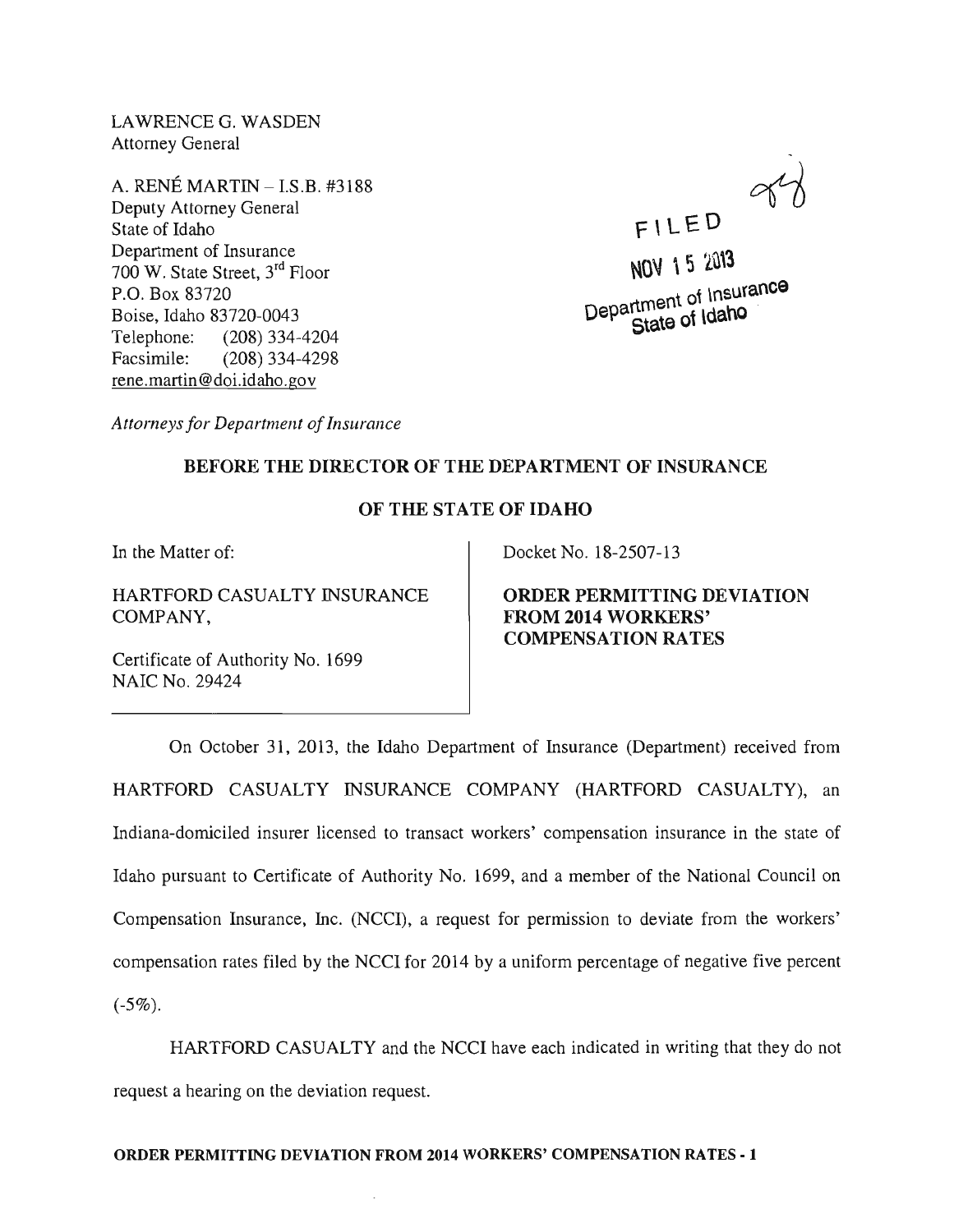The Department's Director (Director), having reviewed and being fully apprised of HARTFORD CASUALTY's request to deviate from the Idaho workers' compensation premium rates filed by the NCCI for 2014, and the requirements of Idaho Code § 41-1614, has determined that the requested rate deviation is justified.

NOW, THEREFORE, IT IS HEREBY ORDERED, pursuant to Idaho Code § 41-1614, that HARTFORD CASUALTY's request for a uniform percentage deviation of negative five percent (-5%) from the workers' compensation rates filed by the NCCI for 2014, exclusive of terrorism rates, is GRANTED. This deviation from the Idaho workers' compensation premium rates filed by the NCCI for 2014 shall take effect on January 1, 2014, and shall remain in effect for one year from that date unless terminated sooner with the approval of the Director.

DATED this  $15\degree$  day of November, 2013.

STATE OF IDAHO DEPARTMENT OF INSURANCE

Van Jeal Director